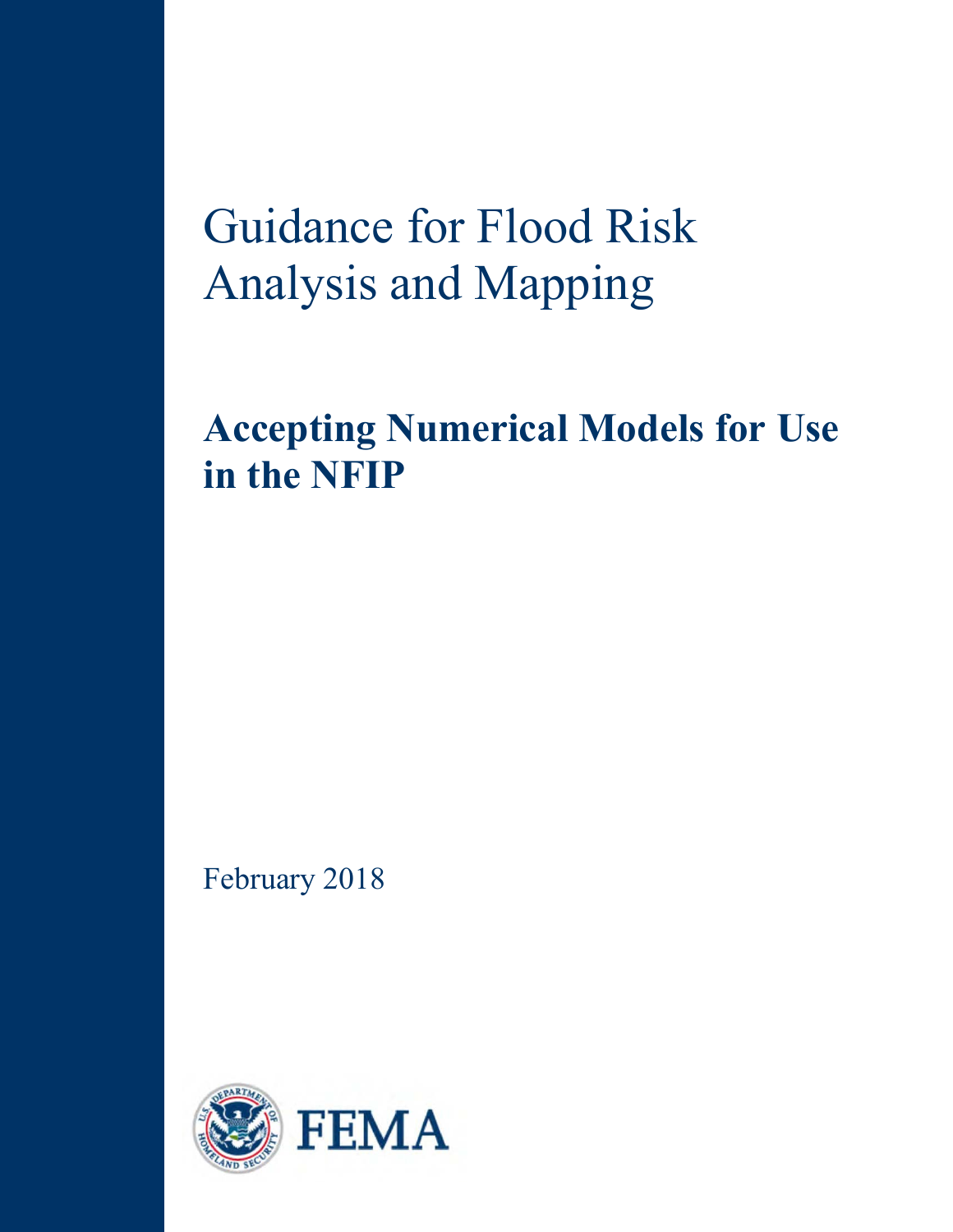Requirements for the Federal Emergency Management Agency (FEMA) Risk Mapping, Assessment, and Planning (Risk MAP) Program are specified separately by statute, regulation, or FEMA policy (primarily the Standards for Flood Risk Analysis and Mapping). This document provides guidance to support the requirements and recommends approaches for effective and efficient implementation. Alternate approaches that comply with all requirements are acceptable.

For more information, please visit the FEMA Guidelines and Standards for Flood Risk Analysis and Mapping webpage [\(www.fema.gov/guidelines-and-standards-flood-risk-analysis-and](http://www.fema.gov/guidelines-and-standards-flood-risk-analysis-and-mapping)[mapping\)](http://www.fema.gov/guidelines-and-standards-flood-risk-analysis-and-mapping). Copies of the Standards for Flood Risk Analysis and Mapping policy, related guidance, technical references, and other information about the guidelines and standards development process are all available here. You can also search directly by document title at [www.fema.gov/library.](http://www.fema.gov/library)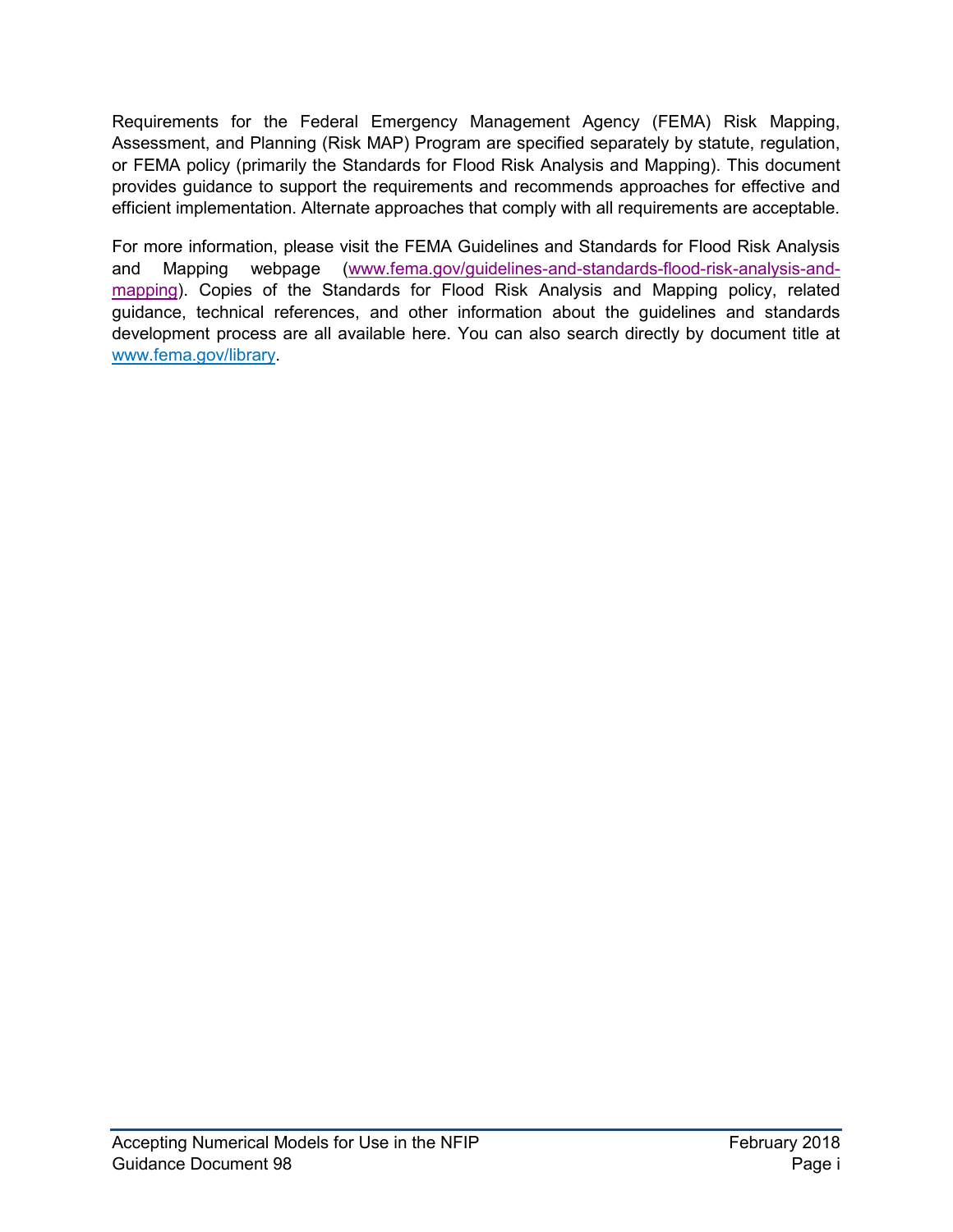# Document History

| <b>Affected Section or</b><br><b>Subsection</b> | <b>Date</b>      | <b>Description</b>                                                                                                                                                                                                                                                                                    |
|-------------------------------------------------|------------------|-------------------------------------------------------------------------------------------------------------------------------------------------------------------------------------------------------------------------------------------------------------------------------------------------------|
| <b>First Publication</b>                        | February<br>2018 | Initial version of new transformed guidance. The content<br>was derived from the Guidelines and Specifications for<br>Flood Hazard Mapping Partners, Procedure Memoranda,<br>and/or Operating Guidance documents. It has been<br>reorganized and is being published separately from the<br>standards. |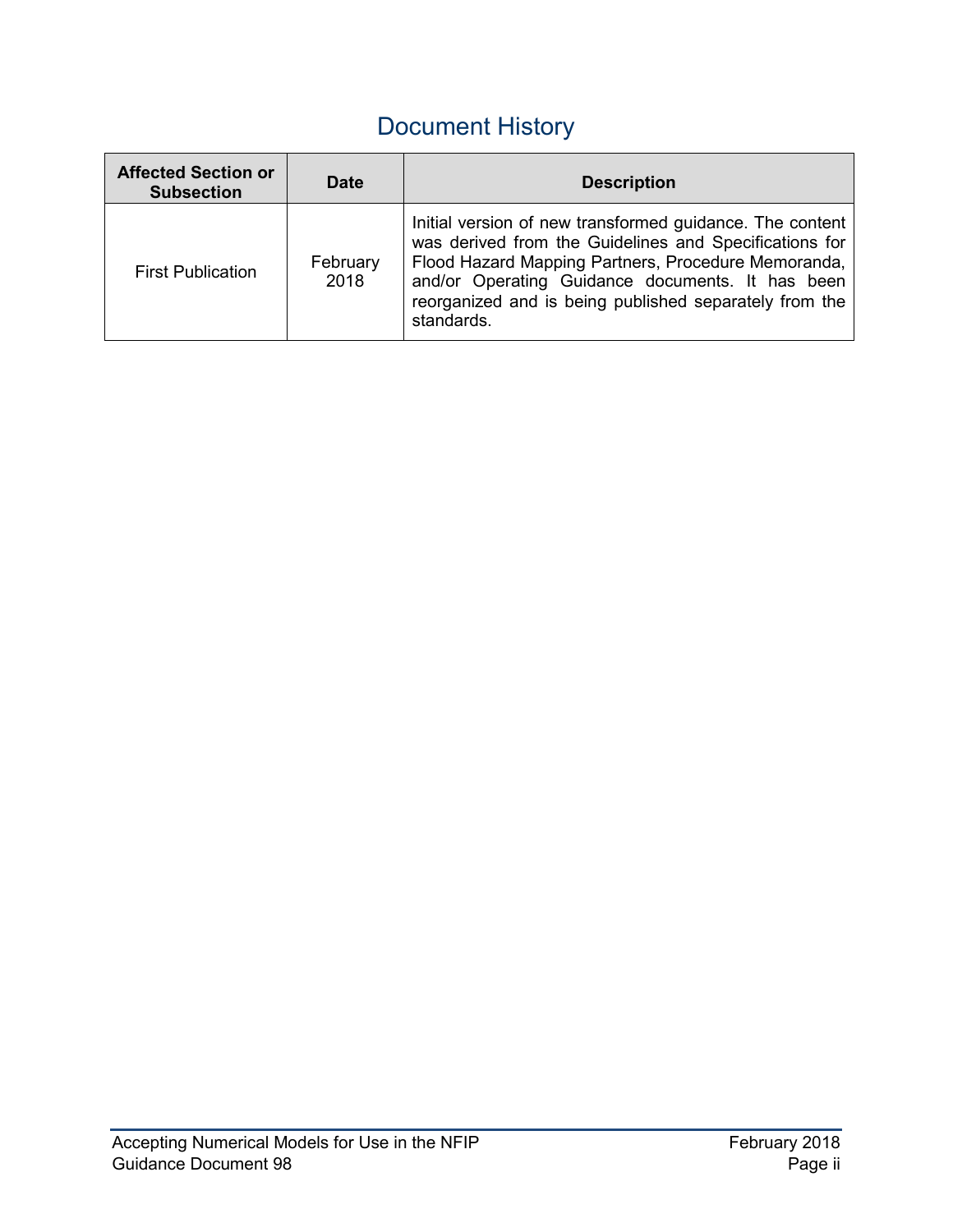## Table of Contents

| 1.0 |                                                                                     |
|-----|-------------------------------------------------------------------------------------|
| 2.0 |                                                                                     |
| 3.0 |                                                                                     |
| 3.1 | 44 CFR Paragraph 65.6(a)(6)(i): Model Review, Testing, and Acceptance by Certifying |
| 3.2 | 44 CFR Paragraphs 65.6(a)(6)(ii) and (iii): Model Documentation and Availability  4 |
| 4.0 |                                                                                     |
| 4.1 |                                                                                     |
| 4.2 |                                                                                     |
| 4.3 |                                                                                     |
| 5.0 |                                                                                     |
| 5.1 |                                                                                     |
| 5.2 |                                                                                     |
| 6.0 |                                                                                     |
| 6.1 |                                                                                     |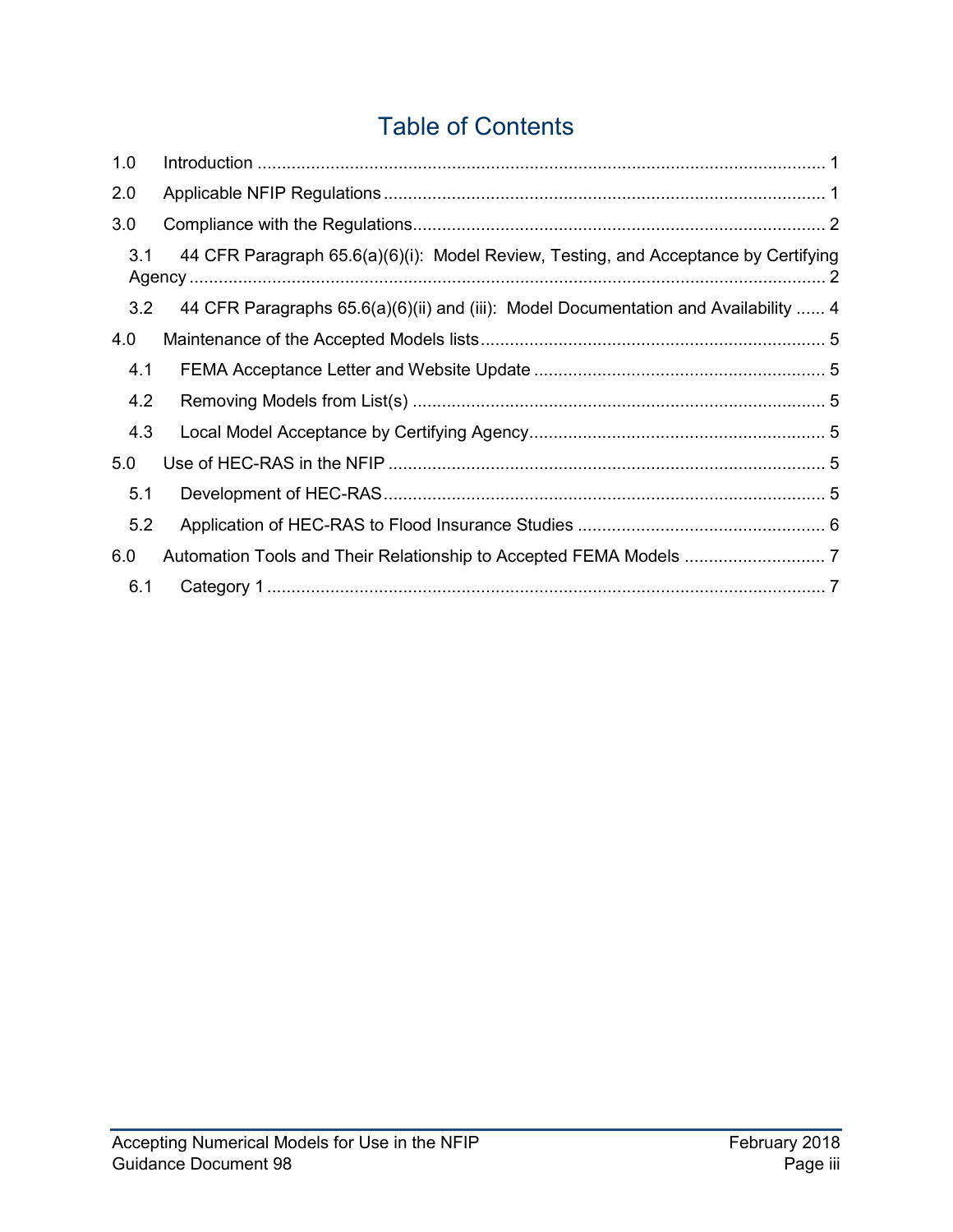## <span id="page-4-0"></span>**1.0 Introduction**

For communities and mapping partners reference and information, Federal Emergency Management Agency (FEMA) maintains website lists of numerical models meeting minimum regulatory requirements as a means of ensuring consistency in implementing Title 44, Chapter 1, of the Code of Federal Regulations (44 CFR) Paragraph 65.6(a)(6) of the National Flood Insurance Program (NFIP) regulations. That paragraph explains conditions under which a computer model can be used for flood hazard mapping in the NFIP.

These lists are organized by the area of responsibility of the certifying agency: Nationally Accepted Models and Locally Accepted Models. Four lists fall under the Nationally Accepted Models: coastal; hydrologic; hydraulic; and statistical models. Two lists fall under the Locally Accepted Models: hydraulic and hydrologic models developed to address particular local conditions. Locally Accepted Models are applicable only for the specific local areas for which they have been accepted and are not applicable nationwide.

These lists are posted on the Flood Hazard Mapping portion of FEMA's website at [https://www.fema.gov/national-flood-insurance-program-flood-hazard-mapping.](https://www.fema.gov/national-flood-insurance-program-flood-hazard-mapping) They can be accessed under the "Numerical Models Meeting the Minimum Requirements" section, or directly at [https://www.fema.gov/numerical-models-meeting-minimum-requirements-national-flood](https://www.fema.gov/numerical-models-meeting-minimum-requirements-national-flood-insurance-program)[insurance-program.](https://www.fema.gov/numerical-models-meeting-minimum-requirements-national-flood-insurance-program)

FEMA cannot accept Flood Insurance Studies (FISs) or map revision requests that are performed with numerical models other than those on the aforementioned lists. Please visit FEMA's website for the most up-to-date versions of the lists, which are updated periodically.

## **2.0 Applicable NFIP Regulations**

As Paragraph 65.6(a)(6) of the NFIP regulations states, any computer program used to perform hydrologic and hydraulic analyses in support of a flood insurance map revision must meet all the following criteria:

*(6) Any computer program used to perform hydrologic or hydraulic analyses in support of a flood insurance map revision must meet all of the following criteria:* 

*(i) It must have been reviewed and accepted by a governmental agency responsible for the implementation of programs for flood control and/or the regulation of flood plain lands. For computer programs adopted by non-Federal agencies, certification by a responsible agency official must be provided which states that the program has been reviewed, tested, and accepted by that agency for purposes of design of flood control structures or flood plain land use regulation.* 

*(ii) It must be well-documented including source codes and user's manuals.* 

*(iii) It must be available to FEMA and all present and future parties impacted by flood insurance mapping developed or amended through the use of the program. For programs not generally available from a Federal agency, the source code and user's manuals must*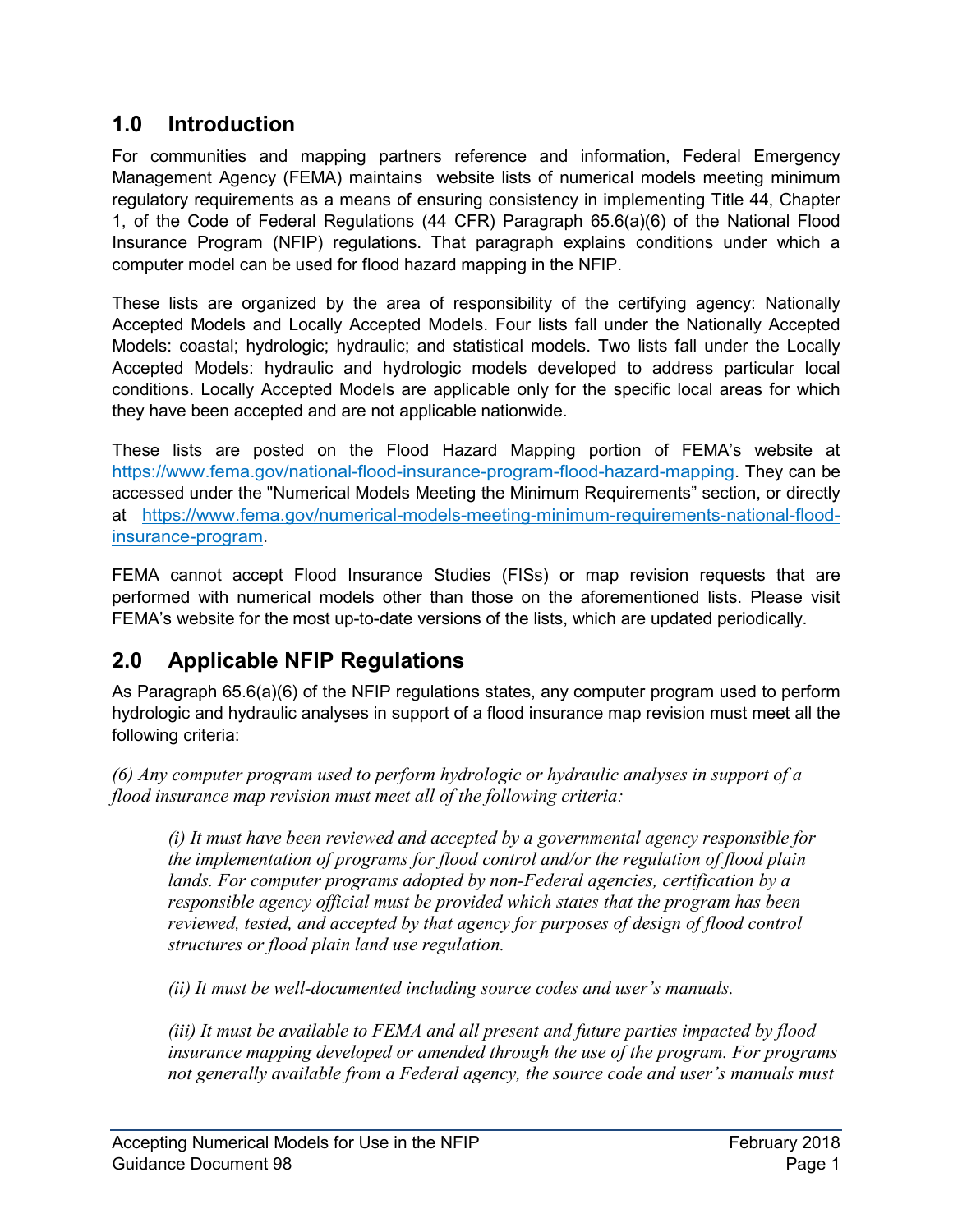*be sent to FEMA free of charge, with fully-documented permission from the owner that FEMA may release the code and user's manuals to such impacted parties.*

## <span id="page-5-0"></span>**3.0 Compliance with the Regulations**

#### **3.1 44 CFR Paragraph 65.6(a)(6)(i): Model Review, Testing, and Acceptance by Certifying Agency**

The following procedures should be used to add a model to FEMA's lists of "Numerical Models Meeting the Minimum Requirements." In accordance with Paragraph 65.6(a)(6)(i), any computer program used to perform coastal, hydrologic, and hydraulic analyses in support of a map revision must meet the following criteria:

- The model must be reviewed, tested, and accepted by a governmental agency responsible for the implementation of programs for flood control and/or regulation of floodplains.
- For computer programs adopted by non-Federal agencies, certification by a responsible agency official must be provided which states that the program has been reviewed, tested, and accepted by that agency for purposes of design of flood control structures or floodplain land use regulations.

FEMA does not provide technical review or testing of models. The following section provides guidance on the certification of computer programs for performing coastal, hydrologic, and hydraulic analyses for map revisions and other NFIP purposes.

Hydrologic and hydraulic models developed by Federal agencies responsible for the implementation of flood control programs, floodplain regulation, and/or flood hazard analysis clearly meet the criteria stated in 44 CFR Paragraph 65.6(a)(6)(i) of the NFIP regulations. Models developed by non-Federal agencies or private entities must be certified by a governmental agency responsible for the implementation of programs for flood control and/or regulation of floodplain lands. The certifying agency can be a Federal agency or non-Federal agency, such as a state water conservation board or regional flood control district. If the certifying agency is not a Federal agency, the certifying agency must review, test, and accept the model. The requirements for certification, listed below, are more rigorous than simply applying the model for a given project.

- The certifying agency must review the model in sufficient detail to conclude that the model is scientifically correct and technically sound. The model must be based on sound hydrodynamic, hydrologic, or hydraulic principles. For this review, the certifying agency may rely on published technical papers by authors other than the model developers that demonstrate the model is technically sound. FEMA may request the certifying agency to provide the list of reviewed technical references.
- The certifying agency must test the model with measured data or compare the model to other similar models on FEMA's list of "Numerical Models Meeting the Minimum Requirements" to determine whether the model can adequately reproduce the measured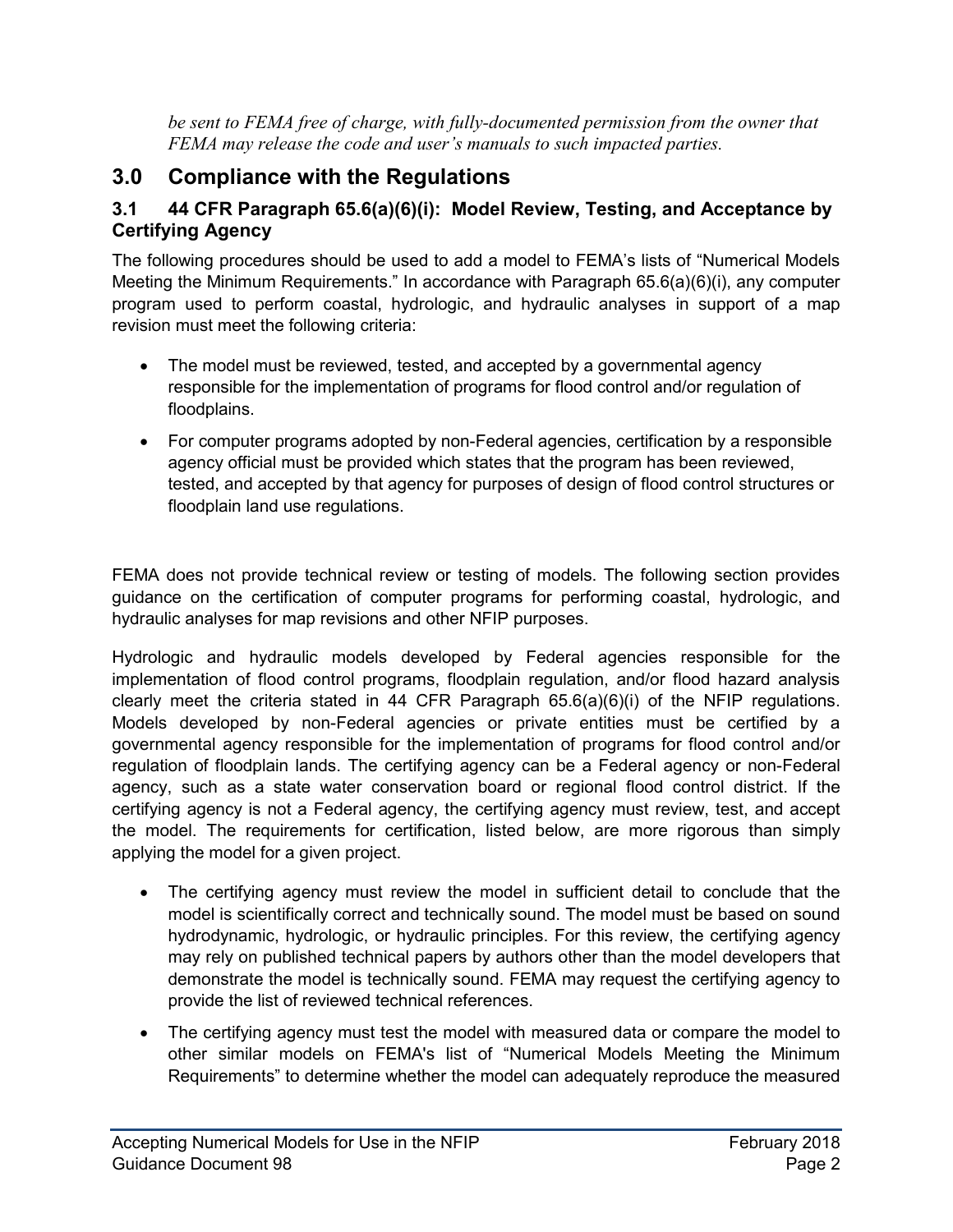data or provide results comparable to other models accepted by FEMA. A summary of the testing methods and results should be provided to FEMA.

- The certifying agency must accept the model for its use in administering programs for the design of flood control structures and/or the regulation of floodplain lands.
- With the request for approval of the model submitted to FEMA, the certifying agency must cite and describe specific examples of using the model to demonstrate the applicability of the model to the NFIP for purpose of the design of flood control structures and/or the regulation of floodplain lands.
- If necessary, FEMA may request the certifying agency to provide assistance, such as providing answers to technical questions, relative to the use of the certified model for Flood Insurance Studies and appeals in the NFIP.
- The certification must be provided by a responsible agency official who has the authority to certify the model on behalf of the agency.

Coastal, hydrologic, hydraulic, and hydrodynamic models developed by Federal agencies responsible for the implementation of flood-control programs, floodplain regulation, and/or flood hazard analysis clearly meet the criteria stated in Paragraph 65.6(a)(6)(i) of the NFIP regulations. These criteria can be extended to include Federal agencies such as the U.S. Geological Survey that are not responsible for flood-control programs and floodplain regulations but are active in developing and advancing hydrologic and hydraulic models. To comply with requirements (1) and (2) discussed in this document in Section 2.0, "Applicable NFIP Regulations," models developed by non-Federal agencies or private entities must be certified by a governmental agency responsible for the implementation of programs for flood control and/or regulation of floodplain lands, and such models must meet the following criteria:

- The model must be used or be planned to be used by communities for NFIP studies;
- The model must provide for new capabilities beyond any non-proprietary model on the existing accepted models lists; and
- The model must be "reviewed, tested, and accepted" with respect to its use in the design of flood-control structures or floodplain land use regulation. A written certification must be provided by the review agency to FEMA. Certification criteria are described in detail in Section 2.1 of this document, "Model Review, Testing, and Acceptance."

In several previous instances, FEMA has reviewed and tested a proprietary model for possible inclusion in the Accepted Models lists. However, as of August 16, 2004, FEMA does not review and test any proprietary model. Another government agency that is familiar with the model should be contacted to certify its use. FEMA will provide necessary assistance to the certifying agency upon request. The certifying agency must review and test the model to determine whether the model is scientifically correct and technically sound, and whether the model can provide adequate information to support NFIP study and mapping. While Federal agencies can certify a model for nationwide use, State and regional agencies can certify a model for use within their jurisdiction. The certification document must be provided by an agency official with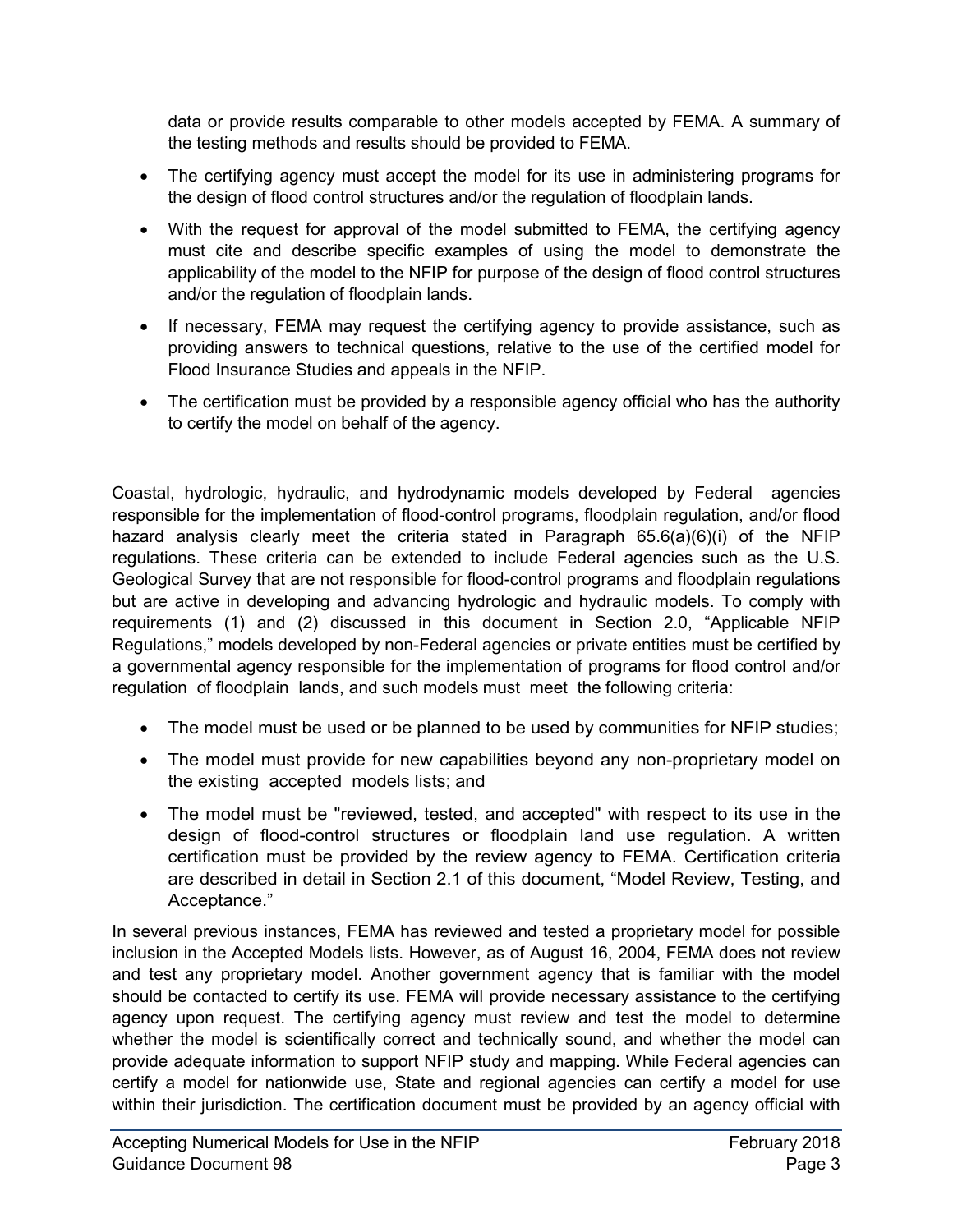<span id="page-7-0"></span>authority to certify the model on behalf of that agency. FEMA will review and evaluate the certification materials provided by the certifying agency to make the final determination on whether the model meets the minimum requirements of the NFIP.

#### **3.2 44 CFR Paragraphs 65.6(a)(6)(ii) and (iii): Model Documentation and Availability**

With regard to requirements in Paragraphs 65.6(a)(6)(ii) and (iii), FEMA understands that many models developed by private entities, such as software developers, are often proprietary in nature. The conditions listed are not meant to infringe upon the software developer's rights. Under Paragraph 67.8(e) of the NFIP regulations, FEMA is obligated to ensure that parties affected by floodplain mapping have the right to appeal map actions. Computed Base (1 percent-annual-chance) Flood Elevations (BFEs) can be appealed only if they are believed to be scientifically or technically incorrect. As part of an appeal resolution, it may be necessary that the source codes and user's manuals for the computer program used to develop or amend the BFEs be made available to affected parties who can demonstrate the need to review the model. This is necessary to allow the affected parties to evaluate the methodology used to compute the BFEs.

FEMA has developed two sample disclosure agreements that both protect the interests of software developers and meet the procedural and technical guidelines of Parts 65 and 67 of the NFIP regulations. The disclosures do not need to be notarized, but they may. The first, entitled "Conditional Permission to Disclose Source Code and User Manual," is a general agreement between FEMA and a model developer, stating that the model developer will release the source code and user's manual to any appellant who demonstrates the need to review the model. This agreement is concluded before a model is added to one of the aforementioned lists. The second, entitled "Disclosure Agreement Between Model Developer and Impacted Party," is an agreement between the model developer and an appellant that provides for release of the source code and user's manual to the appellant and requires the appellant.to protect the proprietary rights of the model developer. This second agreement is used only when an appeal is received.

The "Conditional Permission to Disclose Source Code and User Manual" document and the "Disclosure Agreement Between Model Developer and Impacted Party" are available at [https://www.fema.gov/media-library/assets/documents/13091.](https://www.fema.gov/media-library/assets/documents/13091)

If these and the criteria outlined in 44 CFR Paragraphs 65.6(a)(6)(ii) and (iii) are met, FEMA will accept the model and included it on the list of "Numerical Models Accepted for Use in the NFIP," which is posted on the FEMA Flood Hazard Mapping website at [https://www.fema.gov/numerical-models-meeting-minimum-requirements-national-flood](https://www.fema.gov/numerical-models-meeting-minimum-requirements-national-flood-insurance-program)[insurance-program.](https://www.fema.gov/numerical-models-meeting-minimum-requirements-national-flood-insurance-program) The area of applicability of the model will be consistent with the area of responsibility of the certifying agency (i.e., local, regional, or national).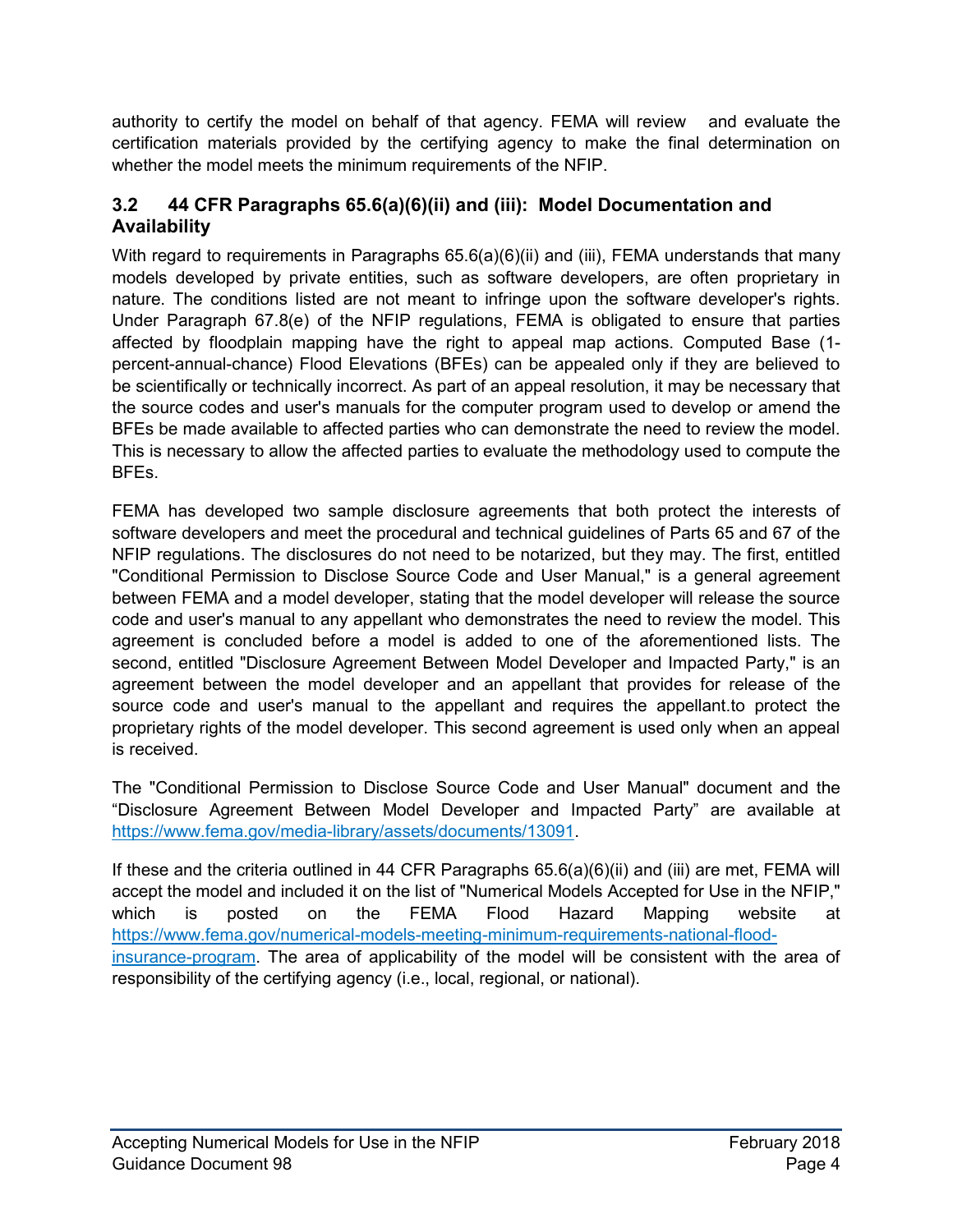## <span id="page-8-0"></span>**4.0 Maintenance of the Accepted Models lists**

## **4.1 FEMA Acceptance Letter and Website Update**

Once FEMA determines a model complies with the regulations, FEMA will issue a letter of acceptance addressed to the certifying agency. This acceptance letter is used as the basis for updating FEMA's list of accepted models; therefore, as we make updates to our lists on the FEMA website, please reference and include the FEMA acceptance letter in any NFIP mapping projects (studies or revision requests) using the model. Please visit the website for the most upto-date version of the lists, as it will be updated as necessary.

#### **4.2 Removing Models from List(s)**

A model will be removed from the lists if it meets one of the following conditions:

- The model is no longer supported by the agency that developed, supported, or certified the model;
- The model has not been used for an NFIP study or revision for five years, and no effective NFIP study is based on the model; or
- The model is no longer supported by current computer hardware or operating systems.

A list of ''Numerical Models No Longer Accepted by FEMA for NFIP Usage" is available at [https://www.fema.gov/site-page/numerical-models-no-longer-accepted-fema-nfip-usage.](https://www.fema.gov/site-page/numerical-models-no-longer-accepted-fema-nfip-usage)

## **4.3 Local Model Acceptance by Certifying Agency**

FEMA has developed a certifying agency certification letter template, which communities may use to achieve acceptance of locally applied models.

## **5.0 Use of HEC-RAS in the NFIP**

The U.S. Army Corps of Engineers (USACE) is a leading Federal agency in the development of hydrologic and hydraulic computer modeling programs. These programs have been used throughout the history of the NFIP for flood hazard mapping and the creation of FISs and Flood Insurance Rate Maps (FIRMs). The HEC-2 computer model is one specific model that has been used extensively throughout the history of the NFIP for hydraulic calculations to determine BFEs.

#### **5.1 Development of HEC-RAS**

The Hydrologic Engineering Center of the USACE released the River Analysis System, HEC-RAS, to replace the HEC-2 hydraulic model; none of the hydraulic routines from HEC-2 were used in the HEC-RAS software. The following information provides guidance for the use of HEC-RAS to replace HEC-2 models for flood hazard mapping in the NFIP.

The majority of detailed FISs and FIRMs in existence today have used the HEC-2 model to calculate BFEs. Paragraph 65.6(a)(8) of the NFIP regulations states that "…Unless the basis of the request is the use of an alternative hydraulic methodology or the requestor can demonstrate that the data of the original hydraulic computer model is unavailable or its use is inappropriate, the analysis shall be made using the same hydraulic computer model used to develop the BFEs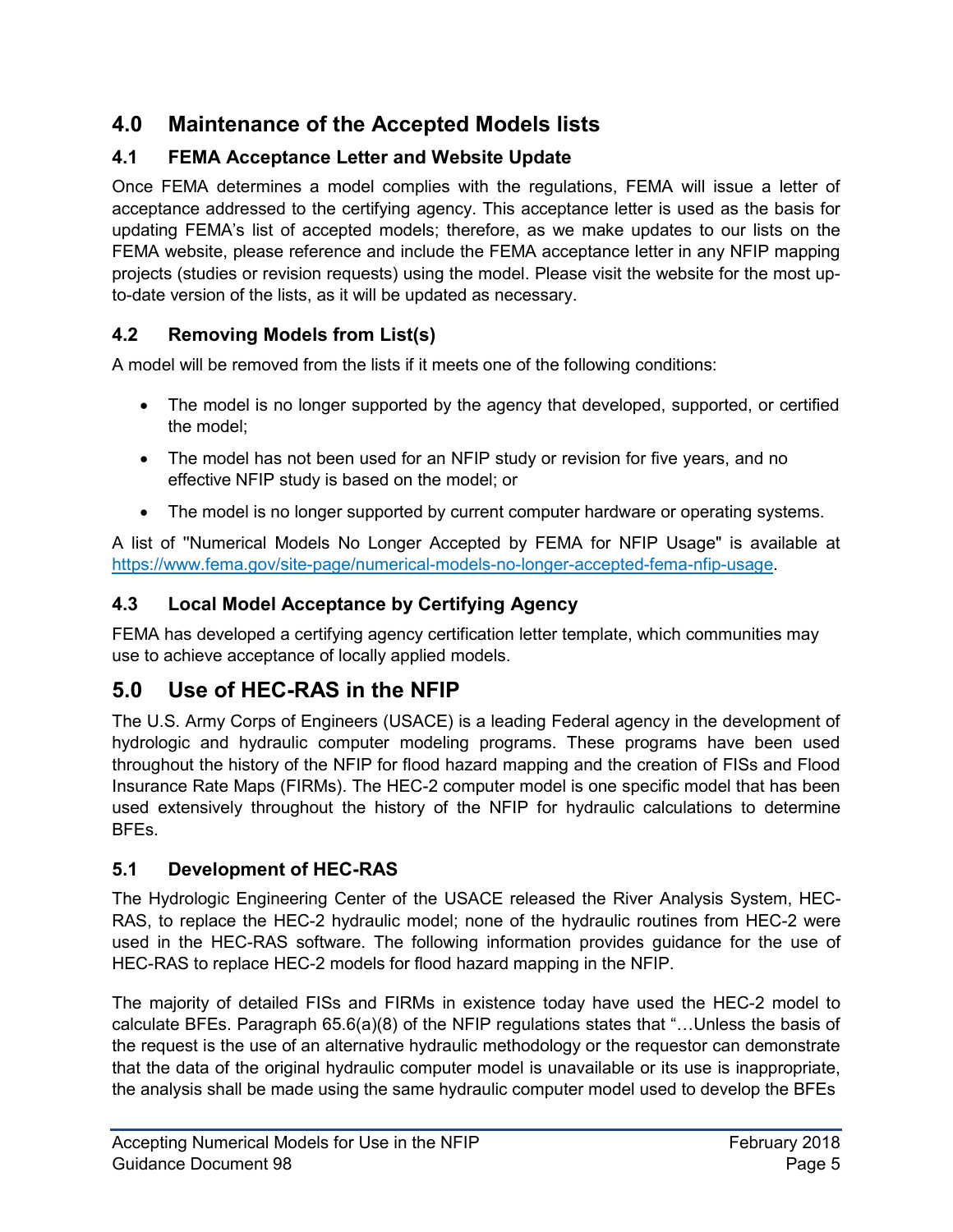<span id="page-9-0"></span>shown on the effective Flood Insurance Rate Map and updated to show present conditions in the flood plain. Copies of the input and output data from the original and revised hydraulic analyses shall be submitted." Since the USACE no longer supports the use of the HEC-2 model, FEMA must determine when it is appropriate to use HEC-RAS when the original study used HEC-2 to determine BFEs.

FEMA issued a policy statement on March 14, 1997, that explained the appropriate uses of HEC-RAS. Briefly, it stated that HEC-RAS could be used for a map revision request or restudy when one of the following conditions had been met:

- The entire stream was rerun using HEC-RAS; or
- The stream reach remodeled using HEC-RAS was hydraulically independent from the rest of the stream, e.g. the stream was restudied from the downstream confluence with the receiving stream (or other hydraulic control section) upstream to a dam or other hydraulic control section.

#### **5.2 Application of HEC-RAS to Flood Insurance Studies**

Given that the USACE replaced HEC-2 with HEC-RAS, FEMA subsequently revised its policy statement on April 30, 2001, to encourage the use of HEC-RAS when appropriate, using the following guidance.

#### **5.2.1 New Detailed Flood Insurance Studies**

For new detailed Flood Insurance Studies that have not yet been started, and for streams for which there is not an effective detailed study, FEMA encourages the use of HEC-RAS rather than HEC-2. Note that other computer models may also be used; FEMA's complete list of acceptable computer models may be accessed at [https://www.fema.gov/numerical-models](https://www.fema.gov/numerical-models-meeting-minimum-requirements-national-flood-insurance-program)[meeting-minimum-requirements-national-flood-insurance-program.](https://www.fema.gov/numerical-models-meeting-minimum-requirements-national-flood-insurance-program) HEC-2 is still considered an acceptable hydraulic model; however the use of HEC-RAS instead of HEC-2 is strongly encouraged.

#### **5.2.2 Revisions to Effective Flood Insurance Studies**

For revisions to or restudies of detailed-study streams, where the effective model is HEC-2, the conversion to HEC-RAS is encouraged. The following guidelines must be followed to convert an effective HEC-2 model to HEC-RAS.

• The effective HEC-2 model should be rerun on the requestor's computer in HECRAS to create the duplicate effective model. The differences in water-surface elevation between the effective model and the duplicate effective model must be fully documented and thoroughly explained. Most differences in water-surface elevation can be attributed to the (1) differences in bridge/culvert modeling routines, (2) method of conveyance calculations, (3) critical depth default, and (4) floodway computations. The HEC-RAS User's Manual and the HEC-RAS Hydraulics Reference Manual provide details on computational differences between the two models and guidance on simulating HEC-2 results; these manuals should be consulted to explain the differences between the effective and duplicate effective models.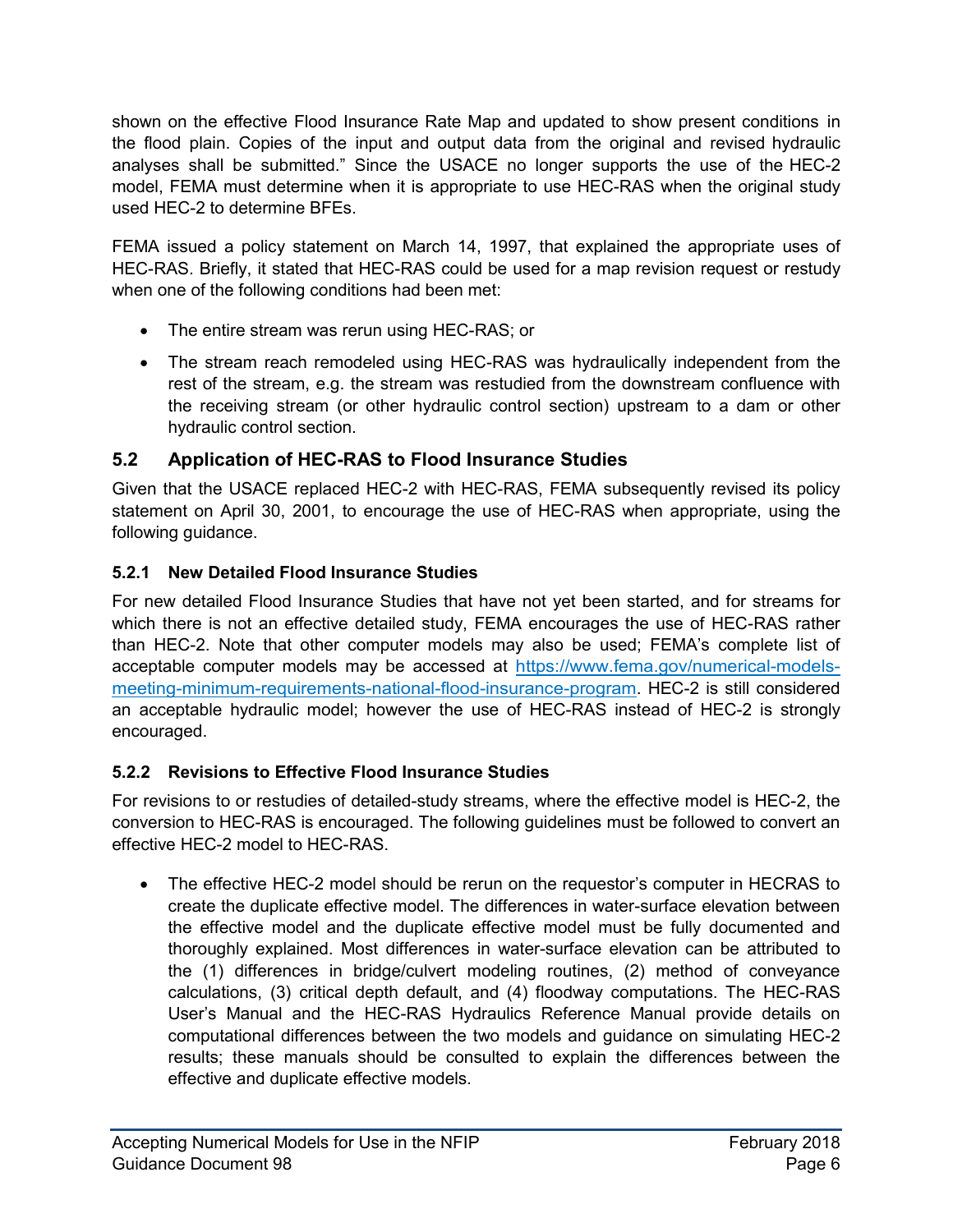- <span id="page-10-0"></span>• Once the duplicate effective model has been established, the corrected effective, existing conditions, and post-project conditions models can be created in HEC-RAS, using the duplicate effective HEC-RAS model as the basis.
- As a reminder, unless it is demonstrated that it would not be appropriate, the revised HEC-RAS model must match the effective water-surface profile within 0.5 foot at the upstream and downstream ends of the revised reach, in compliance with Paragraph 65.6(a)(2) of the NFIP regulations.

## **6.0 Automation Tools and Their Relationship to Accepted FEMA Models**

Geographic Information Systems (GIS), enhanced hydrologic and hydraulic modeling tools, and computer software can be used to efficiently develop and update flood hazard information for the NFIP. These automated tools facilitate model building, perform data processing and storage tasks, improve graphics and visualization, and provide user-friendly graphical interfaces.

A wide variety of automation tools have been developed to facilitate hydrologic and hydraulic modeling. These tools range from simple graphical user interfaces that help input model parameters to highly advanced GIS-based tools that contain state-of-the-art software and modeling approaches with fully-integrated data processing, graphics, and visualization capabilities. The spectrum of the most commonly used automation tools are organized into three categories below based on their relationship to accepted FEMA models.

#### **6.1 Category 1**

These automation tools can be either pre-processing or post-processing. Pre-processing tools are independent modules that perform input data pre-processing tasks to estimate model input parameters and/or help build hydrologic and hydraulic model input files. Post-processing tools are independent modules that perform model output data post-processing tasks to help plot, display, visualize, or manipulate hydrologic and hydraulic model results. They may simply be graphical user interfaces (GUIs) designed to help format, analyze, or display modeling input and output data. Additionally, they may be GIS-or CAD-based, have data storage capabilities and animation techniques, or help integrate a variety of different modeling components. In all cases, they function in conjunction with, but separately from, the executable file of a computer model that is on FEMA's accepted models list.

The tools in this category are considered acceptable for use in the flood hazard mapping program because they are not computer models themselves, but are used to prepare data for input to the model or process data output from the model. Since they function independently from a computer model already on the accepted models list, and are not the basis for map revisions, they are acceptable. FEMA will not maintain a list of tools that fall into this category.

When map revision requests or flood insurance studies are submitted to FEMA for review that utilize one of these "Category 1" tools for hydrologic and hydraulic modeling, all required model input and output must be made readily available. This would include all input model parameters and output data, which is required for QA/QC purposes in reviewing, maintaining, and revising the modeling data.